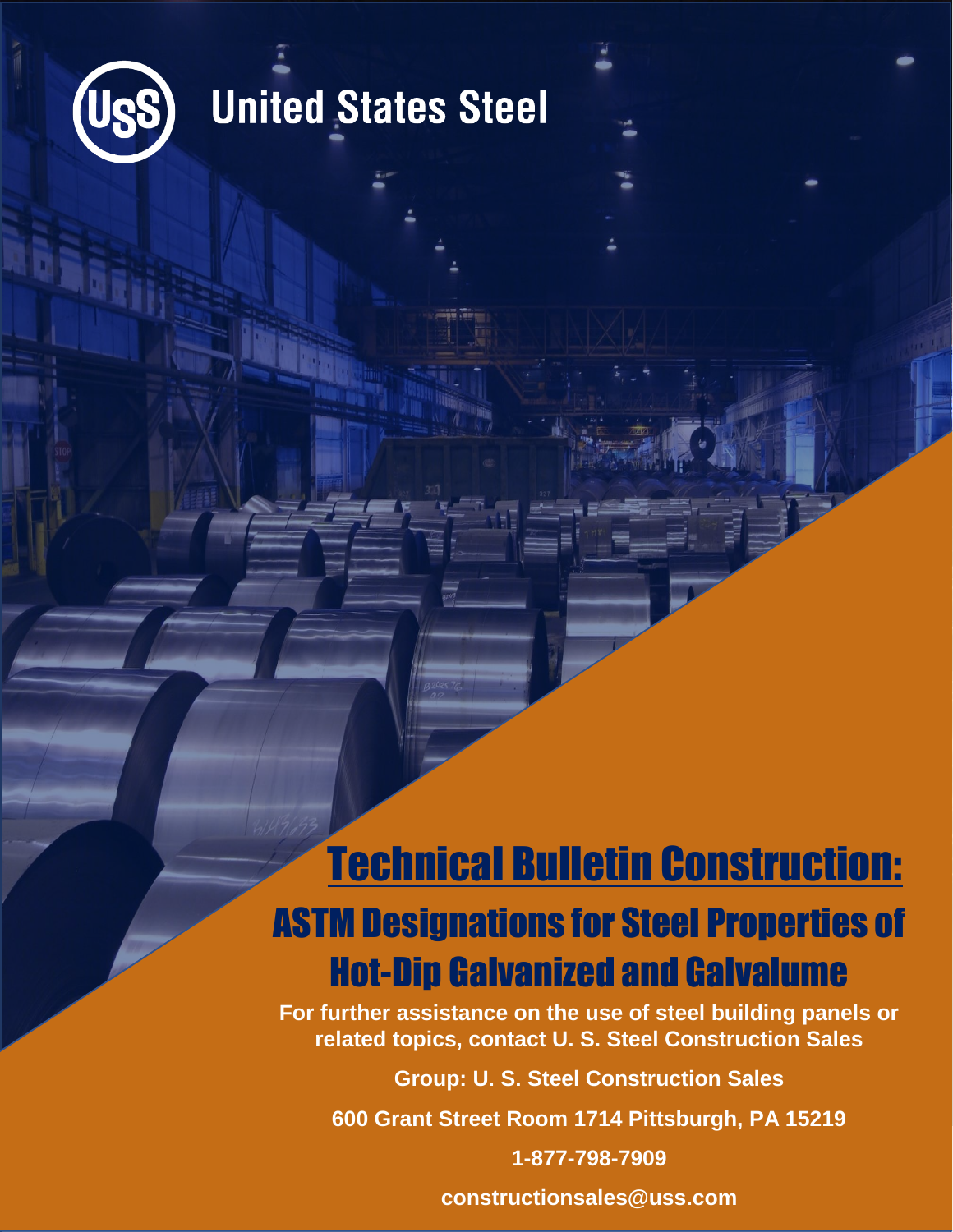The material in this paper is intended for general information only. Any use of this material in relation to any specific application should be based on independent examination and verification of its unrestricted availability for such use, and a determination of suitability for the application by professionally qualified personnel. No license under any United States Steel Corporation patents or other proprietary interest is implied by the publication of this paper. Those making use of or relying upon the material assume all risks and liability arising from such use or reliance.



For further assistance on the use of steel building panels or related topics, contact U. S. Steel Construction Sales Group:

> U. S. Steel Construction Sales 600 Grant Street Room 1714 Pittsburgh, PA 15219 1-877-798-7909 constuctionsales@uss.com



**United States Steel** 

## **Background**

In 1996, 2003 and 2004 ASTM made significant changes to the substrate specifications for hot-dip coated steels. The basic changes were:

- Changing the designation names, as shown in Table 1.
- Tightening some steel chemical composition requirements.
- Combining designations and splitting designations.
	- Listing **non-mandatory** mechanical properties.

ASTM changed these specifications to conform more closely to the reality of modern steel making. Tables 2 and 3 show the chemical composition requirements for the current designations and Tables 4a, 4b, 5a and 5b show the mechanical properties. ASTM did not change the coating weight and adhesion requirements. The abbreviation HDG applies to both hot-dip galvanized and galvannealed steel sheets, while AZ is used for GALVALUME<sup>®1</sup> Coated Sheet Steel.

| <b>Current Designation</b>           | <b>Coating Types</b> | <b>Traditional Designation,</b> |
|--------------------------------------|----------------------|---------------------------------|
|                                      | for these Steels     | Used Prior to 1996              |
| Commercial Steel (CS)                | HDG and AZ           | Commercial Quality (CQ),        |
| Types A, B, C                        |                      | Lock-Forming Quality (LFQ)      |
| Forming Steel (FS)                   | HDG and AZ           | Some LFQ Applications           |
| Forming Steel (FS) Types A, B        | <b>HDG Only</b>      |                                 |
| Drawing Steel (DS)                   | AZ only              | No Prior Designation            |
| Deep Drawing Steel (DDS)             | HDG only             | Drawing Quality (DQ)            |
| Extra Deep Drawing Steel (EDDS)      | HDG only             | Drawing Quality Special Killed  |
|                                      |                      | (DQSK)                          |
| Structural Steel (SS)                | HDG and AZ           | Structural Quality (SQ)         |
| <b>High Strength Low Alloy Steel</b> | <b>HDG Only</b>      | High Strength Low Alloy (HSLA)  |
| (HSLAS) Types A, B                   |                      |                                 |
| Solution Hardened Steel (SHS)        | <b>HDG Only</b>      | No Prior Designation            |
| High Temperature Steel (HTS)         | AZ only              | No Prior Designation            |

### **Table 1: Current Steel Designation Names and Their Prior Equivalent**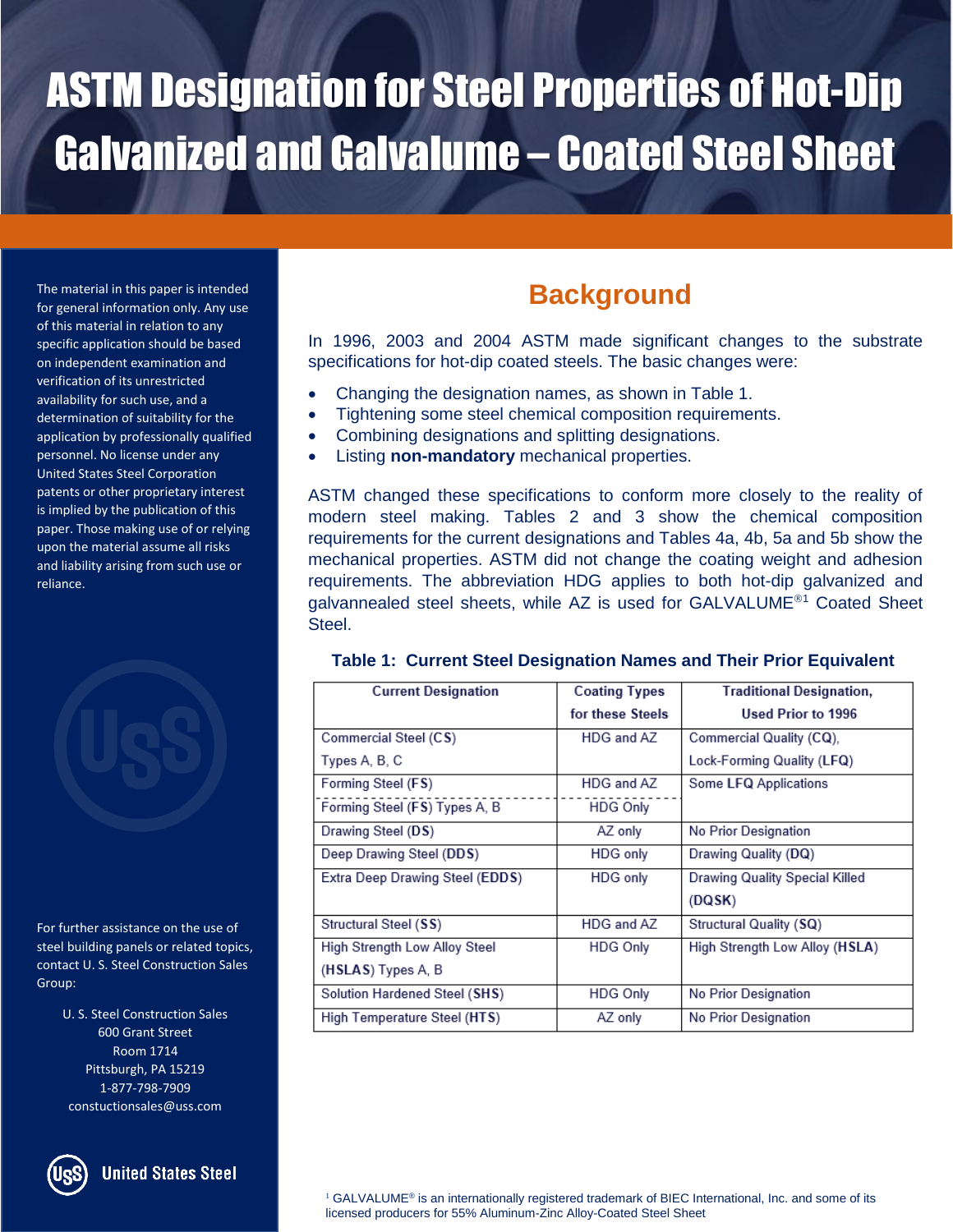of this material in relation to any specific application should be based on independent examination and verification of its unrestricted availability for such use, and a determination of suitability for the application by professionally qualified personnel. No license under any United States Steel Corporation patents or other proprietary interest is implied by the publication of this paper. Those making use of or relying upon the material assume all risks and liability arising from such use or reliance.

For further assistance on the use of steel building panels or related topics, contact U. S. Steel Construction Sales Group:

> U. S. Steel Construction Sales 600 Grant Street Room 1714 Pittsburgh, PA 15219 1-877-798-7909 constuctionsales@uss.com

**United States Steel** 

## The material in this paper is intended **Steel Chemical Composition Requirements** for general information only. Any use

ASTM A653 applies to HDG-coated steel sheets. ASTM A792 applies to  $GALVALUME<sup>®</sup> Coated Sheet Steels. Table 2 details requiring the required$ composition for the heat analysis of all steel designations in A 653 and A 792. For example, Commercial Steel (CS) Type A is specified when CQ or LFQ steel had been used; Type B is used to avoid very low carbon steels [designate Type A when the use of ultra-low carbon, degassed or stabilized steel is allowed]; and Type C for higher phosphorus steel. A 0.02% C minimum prevents the use of ultra-low carbon, stabilized or degassed steel for some steel types. Table 3 lists chemical requirements for "residual" or unspecified elements that are not specified for each steel designation.

#### **Table 2. A 653 and A 792 Chemical Requirements for Specified Elements**

| <b>Steel</b>              | Carbon        |               | Manganese             |        | <b>Phosphorous</b>    | <b>Sulfur</b> |                 |
|---------------------------|---------------|---------------|-----------------------|--------|-----------------------|---------------|-----------------|
| Designation               |               |               |                       |        |                       |               |                 |
| CS (HDG and AZ)           |               |               |                       |        |                       |               |                 |
| Type A <sup>s</sup>       | 0.10          |               | 0.60                  |        | 0.030<br>0.035        |               |                 |
| Type B                    | $0.02 - 0.15$ |               |                       | 0.60   | 0.030                 | 0.035         |                 |
| Type C <sup>B</sup>       | 0.08          |               |                       | 0.60   | 0.100                 | 0.035         |                 |
| FS                        |               |               |                       |        |                       |               |                 |
| Type A (HDG) <sup>c</sup> | 0.10          |               |                       | 0.50   | 0.020                 | 0.035         |                 |
| Type B, (HDG and          | $0.02 - 0.10$ |               |                       | 0.50   | 0.020                 |               | 0.030           |
| AZ)                       |               |               |                       |        |                       |               |                 |
| $DS (AZ)^F$               | 0.06          |               |                       | 0.50   | 0.020                 |               | 0.025           |
| DDS (HDG) <sup>8,F</sup>  | 0.06          |               |                       | 0.50   | 0.020                 |               | 0.025           |
| HTS $(AZ)^F$              |               | $0.02 - 0.15$ | 0.60                  |        | 0.040, min.           | 0.035         |                 |
| EDDS (HDG) <sup>D,P</sup> | 0.02          |               | 0.40                  |        | 0.020                 | 0.020         |                 |
| SS (HDG and AZ)           |               |               | HDG                   | AZ     |                       | <b>HDG</b>    | AZ              |
| Grade 33                  | 0.20          |               | $\ldots^{\mathsf{A}}$ | 1.15   | 0.04                  | 0.04          | 0.040           |
| Grade 37                  | 0.20          |               | $\cdots$              | 1.15   | 0.10                  | 0.04          | 0.040           |
| Grade 40                  | 0.25          |               | $\sim$ $\sim$ $\sim$  | 1.15   | 0.10                  | 0.04          | 0.040           |
| Grade 50, Class 1         | 0.25          |               | $\sim$ $\sim$         | 1.15   | 0.20                  | 0.04          | 0.040           |
| Grade 50, Class 2         | 0.25          |               | $\cdots$              | 1.15   | 0.20                  | 0.04          | 0.040           |
| Grade 50, Class 3         | 0.25          |               |                       | $-$ E  | 0.04                  | 0.04          | $\mathcal{L}^E$ |
| Grade 80                  | 0.20          |               |                       | 1.15   | 0.04                  | 0.04<br>0.040 |                 |
| <b>HSLAS (HDG)</b>        | Type A        | Type B        | Type A                | Type B |                       |               |                 |
| 40                        | 0.20          | 0.15          | 1.20                  | 1.20   | $\cdots$ <sup>A</sup> | 0.035         |                 |
| 50                        | 0.20          | 0.15          | 1.20                  | 1.20   |                       | 0.035         |                 |
| 60                        | 0.20          | 0.15          | 1.35                  | 1.20   |                       | 0.035         |                 |
| 70                        | 0.20          | 0.15          | 1.65                  | 1.65   |                       | 0.035         |                 |
| 80                        | 0.20          | 0.15          | 1.65                  | 1.65   |                       |               | 0.035           |
| SHS (HDG)                 |               |               |                       |        |                       |               |                 |
| All Grades                | 0.12          |               |                       | 1.50   | 0.12                  |               | 0.030           |

#### **in HDG and AZ-Coated Sheet Steel** (Heat Analysis, Maximum Weight %)

A Where an ellipsis (...) appears in this table there is no requirement, but the analysis shall be reported. A blank entry indicates no requirement.

<sup>B</sup> Steel is permitted to be furnished as a vacuum degassed or chemically stabilized steel, or both, at the producer's option.

c Shall not be furnished as a stabilized steel.

<sup>D</sup> Shall be furnished as a stabilized steel.

E There is no Grade 50, Class 3 for AZ-coated steel sheet

F There is a minimum requirement of 0.01% aluminum for these steels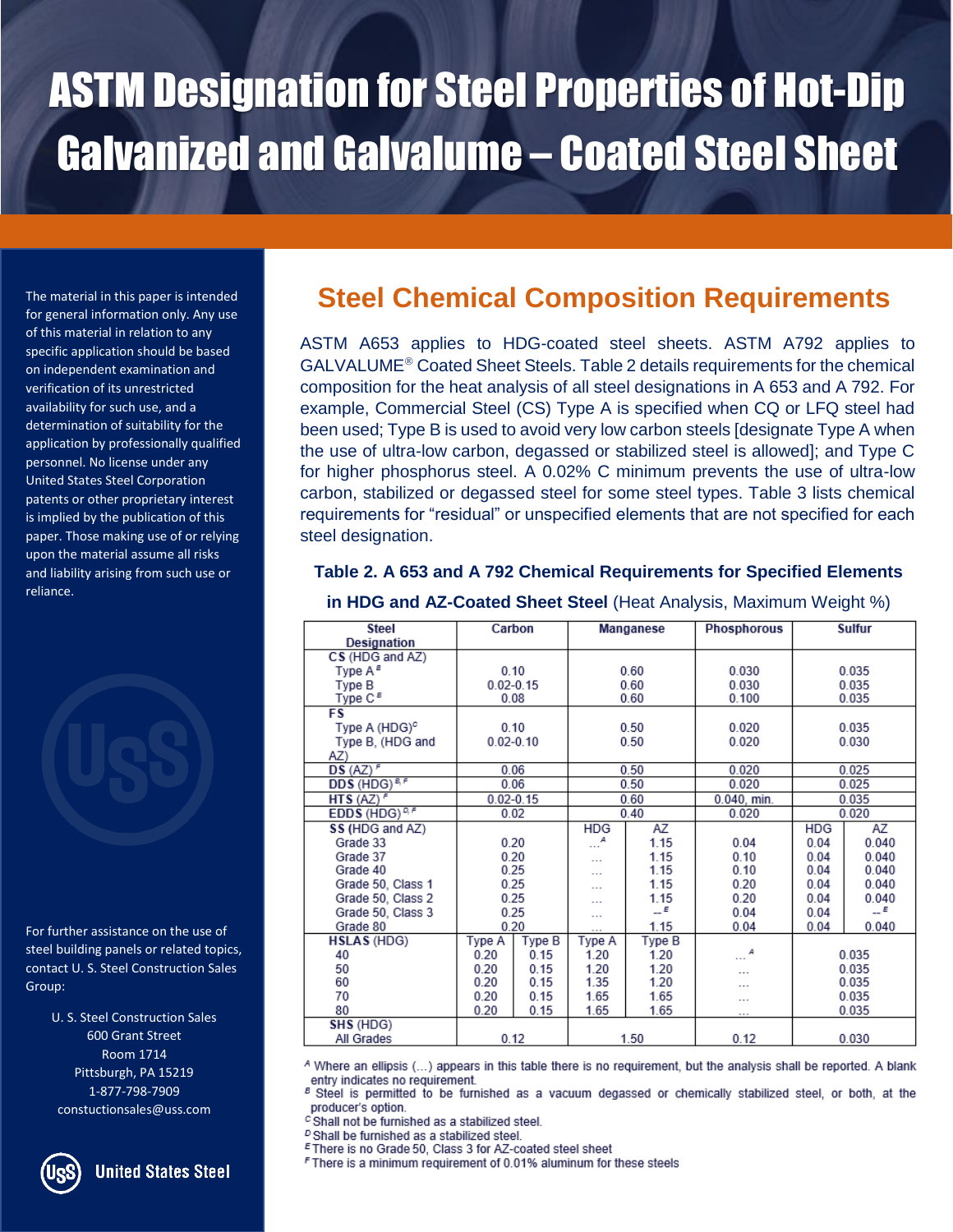The material in this paper is intended for general information only. Any use of this material in relation to any specific application should be based on independent examination and verification of its unrestricted availability for such use, and a determination of suitability for the application by professionally qualified personnel. No license under any United States Steel Corporation patents or other proprietary interest is implied by the publication of this paper. Those making use of or relying upon the material assume all risks and liability arising from such use or reliance.

For further assistance on the use of steel building panels or related topics, contact U. S. Steel Construction Sales Group:

> U. S. Steel Construction Sales 600 Grant Street Room 1714 Pittsburgh, PA 15219 1-877-798-7909 constuctionsales@uss.com



### **Table 3. Chemical Requirements for Unspecified Elements**

**In HDG and AZ-Coated Sheet Steel** (Maximum Heat Analysis Weight %)

| <b>Steel</b>                    |               |      |      |                 |            |                           |             |
|---------------------------------|---------------|------|------|-----------------|------------|---------------------------|-------------|
| <b>Designation</b>              | Сu            | Ni   | Cr   | Mo <sup>A</sup> | vσ         | $Cb/Nb^c$                 | Ti°         |
| $CS^c$ , FS, DS, DDS $^c$ , SS, |               |      |      |                 |            | 0.008 (HDG and AZ)        |             |
| SHS, HTS                        | 0.20          | 0.20 | 0.15 | 0.06            | 0.008      | $0.015$ (Grade 80) $^{A}$ | $0.025^{p}$ |
| <b>EDDS</b>                     | 0.20          | 0.20 | 0.15 | 0.06            | 0.10       | 0.10                      | 0.15        |
| HSLAS $40^{E,F}$                | в<br>$\cdots$ | 0.20 | 0.15 | 0.06            | $0.01$ min | $0.005$ min               | $0.01$ min  |
| HSLAS <sup>EF</sup>             | 0.20          | 0.20 | 0.15 | 0.06            | $0.01$ min | $0.005$ min               | $0.01$ min  |

4 A higher maximum amount of Cb (0.015% versus 0.008%) is allowed for HDG and AZ-coated SS Grade 80. <sup>8</sup> Where an ellipsis (...) appears in this table there is no requirement, but the analysis shall be reported.

 $c$  For carbon levels  $\leq 0.02\%$ , V, Cb or Ti, or combinations thereof are permitted to be used as stabilizing elements at the producer's option. In such cases, the applicable limit for V and Cb shall be 0.10% maximum and the limit for Ti shall be 0.15% maximum.

<sup>D</sup> For steels containing more than 0.02% carbon, and for SS steels, Ti is permitted up to 0.025% provided that the ratio of % Ti to % N does not exceed 3.4

FHSLAS and HSLAS-F steels commonly contain the strengthening elements V, Cb and Ti added singly or in combination. The minimum requirements only apply to the microalloying elements selected for strengthening of the steel

F The producer has the option to treat HSLAS Type B steels by means of small alloy additions to effect sulfide inclusion control.

ASTM A924 applies to all steel sheets that are metallic-coated by the hot-dip process. Refer to this ASTM specification for the under/over allowed tolerances for product check analyses of steel chemical composition, as compared to reported heat analyses.



**United States Steel**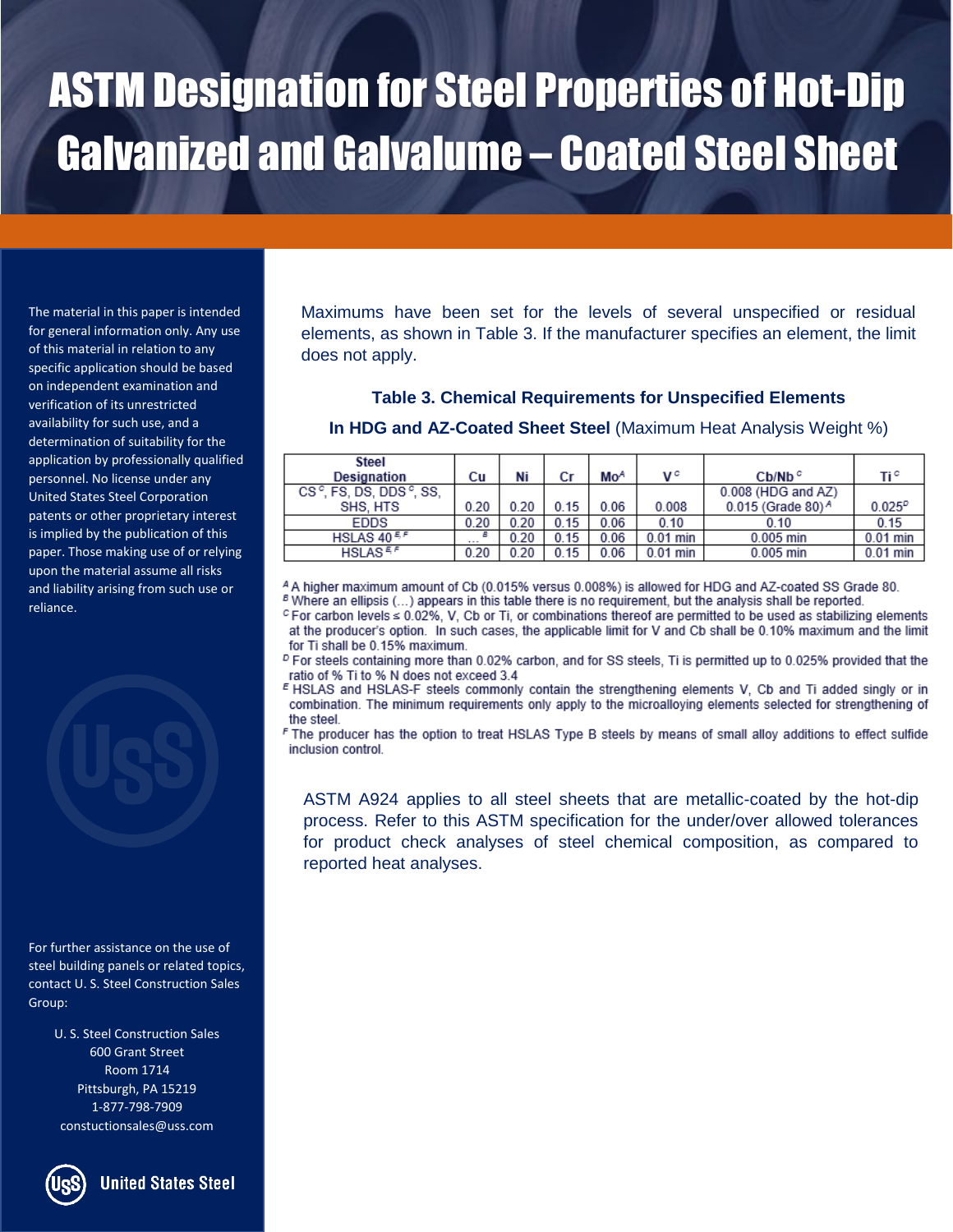The material in this paper is intended for general information only. Any use of this material in relation to any specific application should be based on independent examination and verification of its unrestricted availability for such use, and a determination of suitability for the application by professionally qualified personnel. No license under any United States Steel Corporation patents or other proprietary interest is implied by the publication of this paper. Those making use of or relying upon the material assume all risks and liability arising from such use or reliance.

For further assistance on the use of steel building panels or related topics, contact U. S. Steel Construction Sales Group:

> U. S. Steel Construction Sales 600 Grant Street Room 1714 Pittsburgh, PA 15219 1-877-798-7909 constuctionsales@uss.com

> > **United States Steel**

## **GALVALUME Coated Sheet Steel**

### **Mechanical Properties**

ASTM A792 applies to AZ-coated sheet steel and divides Commercial Steel into 3 types: Type A is the new designation for applications when CQ or LFQ steel had been formerly used; Type B is used when very low carbon steel needs to be avoided; and Type C is for higher phosphorus steel. ASTM did not previously specify Drawing Steel or Forming Steel for GALVALUME. The mechanical property ranges for Commercial, Forming, Drawing and High Temperature Steels are not mandatory.

### **Table 4a. A792 Specifications for Typical Ranges of Mechanical Properties***<sup>A</sup>*

(Non-mandatory)

| <b>Steel</b><br>Designation | Yield Strength <sup>B</sup><br>(ksi) | <b>Elongation in 2 inches</b><br>minimum % | r <sub>m</sub><br>Value | n<br>Value  |
|-----------------------------|--------------------------------------|--------------------------------------------|-------------------------|-------------|
| СS                          |                                      |                                            |                         |             |
| Type A                      | $30 - 60$                            | $\geq 20$                                  | с                       | с           |
| Type B                      | $35 - 60$                            | $\geq 20$                                  | с                       | с           |
| Type C                      | $30 - 65$                            | $\geq 15$                                  | с                       | с           |
| FS                          | $25 - 40$                            | $\geq 24$                                  | $1.0$ / $1.4$           | 0.16/0.20   |
| DS                          | 20-35                                | $\geq 30$                                  | $1.3$ $1.7$             | 0.18 / 0.22 |
| HTS                         | 30-65                                | $\geq 15$                                  |                         |             |

A These typical properties apply to the full range of steel sheet thickness. The yield strength tends to increase and some of the formability values tend to decrease as the sheet thickness decreases.

<sup>8</sup> Typical ranges have not been established for tensile strength.

c No typical properties have been established

### **Table 4b. A 792 Mechanical Property Requirements, Structural Steel Base Metal**

#### (Longitudinal)

| Steel<br><b>Designation</b>  | <b>Yield Strength</b><br>min., ksi | <b>Tensile Strength</b><br>min., ksi | <b>Elongation in 2 inches</b><br>minimum % |
|------------------------------|------------------------------------|--------------------------------------|--------------------------------------------|
| <b>Structural Steel (SS)</b> |                                    |                                      |                                            |
| Grade 33                     | 33                                 | 45                                   | 20                                         |
| Grade 37                     | 37                                 | 52                                   | 18                                         |
| Grade 40                     | 40                                 | 55                                   | 16                                         |
| Grade 50, Class 1            | 50                                 | 65                                   |                                            |
| Grade 50, Class 2            | 50                                 | А<br>$\sim$ $\sim$ $\sim$            |                                            |
| Grade $80B$                  | 80°                                | 82                                   | А<br>$\sim$ $\sim$ $\sim$                  |

A Where an ellipsis (...) appears in this table there is no requirement. В

For sheet thickness of 0.028-inch and thinner, no tension test is required if the hardness result is Rockwell B 85 or higher.

<sup>c</sup> As there is no discontinuous yield curve, the yield strength should be taken as the stress at 0.5% elongation under load or 0.2% offset.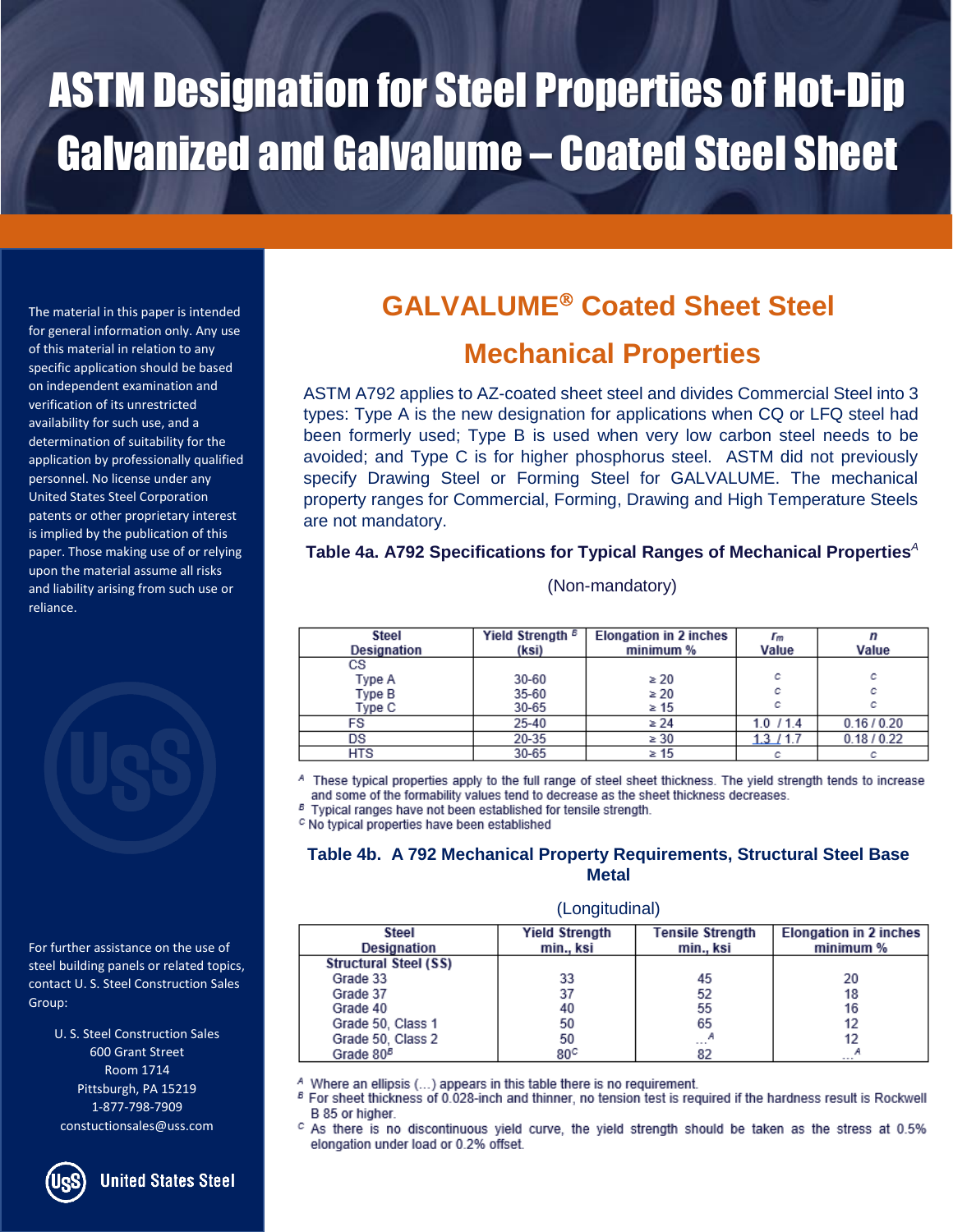The material in this paper is intended for general information only. Any use of this material in relation to any specific application should be based on independent examination and verification of its unrestricted availability for such use, and a determination of suitability for the application by professionally qualified personnel. No license under any United States Steel Corporation patents or other proprietary interest is implied by the publication of this paper. Those making use of or relying upon the material assume all risks and liability arising from such use or reliance.



For further assistance on the use of steel building panels or related topics, contact U. S. Steel Construction Sales Group:

> U. S. Steel Construction Sales 600 Grant Street Room 1714 Pittsburgh, PA 15219 1-877-798-7909 constuctionsales@uss.com

### **United States Steel**

## **Hot Dip Galvanized Mechanical Properties**

ASTM A653 applies to HDG and divides Commercial Steel into types: Type A is the new designation for when CQ or LFQ steel had been formerly used; Type B is used to avoid very low carbon steels [designate Type A when using ultra-low carbon or degassed steel]; and Type C for higher phosphorus steels. HDG FS type A may use ultra-low carbon or degassed steel but not type B. The mechanical property ranges shown in Table 5a for Commercial, Forming, Deep Drawing and Extra Deep Drawing Steels are not mandatory. Values outside these ranges may occur unless specific other arrangements are made with the manufacturer. The mechanical property ranges shown in Table 5b are specified for Structural Steels, High Strength Low Alloy Steels and Solution Hardened Steels.

### **Table 5a. A653 for HDG Typical Ranges of Mechanical Properties** (Non-mandatory)*<sup>A</sup>*

| <b>Steel</b><br><b>Designation</b> | Yield Strength <sup>c</sup><br>(ksi) | Elongation in 2 in.<br>min.% | r <sub>m</sub><br>Value   | n<br>Value           |
|------------------------------------|--------------------------------------|------------------------------|---------------------------|----------------------|
| СS                                 |                                      |                              |                           |                      |
| Type A                             | $25 - 55$                            | $\geq 20$                    | л<br>$\sim$ $\sim$ $\sim$ | $\sim$ $\sim$ $\sim$ |
| Type B                             | $30 - 55$                            | $\geq 20$                    | $\cdots$                  | $\sim$ $-$           |
| Type C                             | 25-60                                | $\geq 15$                    | $\sim$ $-$                | $\sim$ $\sim$ $\sim$ |
| <b>FS</b>                          |                                      |                              |                           |                      |
| Type A                             | 25-45                                | $\geq 26$                    | $2.0$ / 1.4               | 0.17/0.21            |
| Type B                             | 25-45                                | $\geq 26$                    | 1.0/1.4                   | 0.17/0.21            |
| <b>DDS</b>                         | 20-35                                | $\geq 32$                    | 1.4/1.8                   | 0.19 / 0.24          |
| EDDS <sup>B</sup>                  | $15 - 25$                            | $\geq 40$                    | 1.6/2.1                   | 0.22 / 0.27          |

<sup>A</sup> Where an ellipsis (...) appears in this table there is no requirement.

<sup>B</sup> EDDS sheet will be free from changes in mechanical properties over time, that is, non-aging.

<sup>c</sup> Typical ranges have not been established for tensile strength.